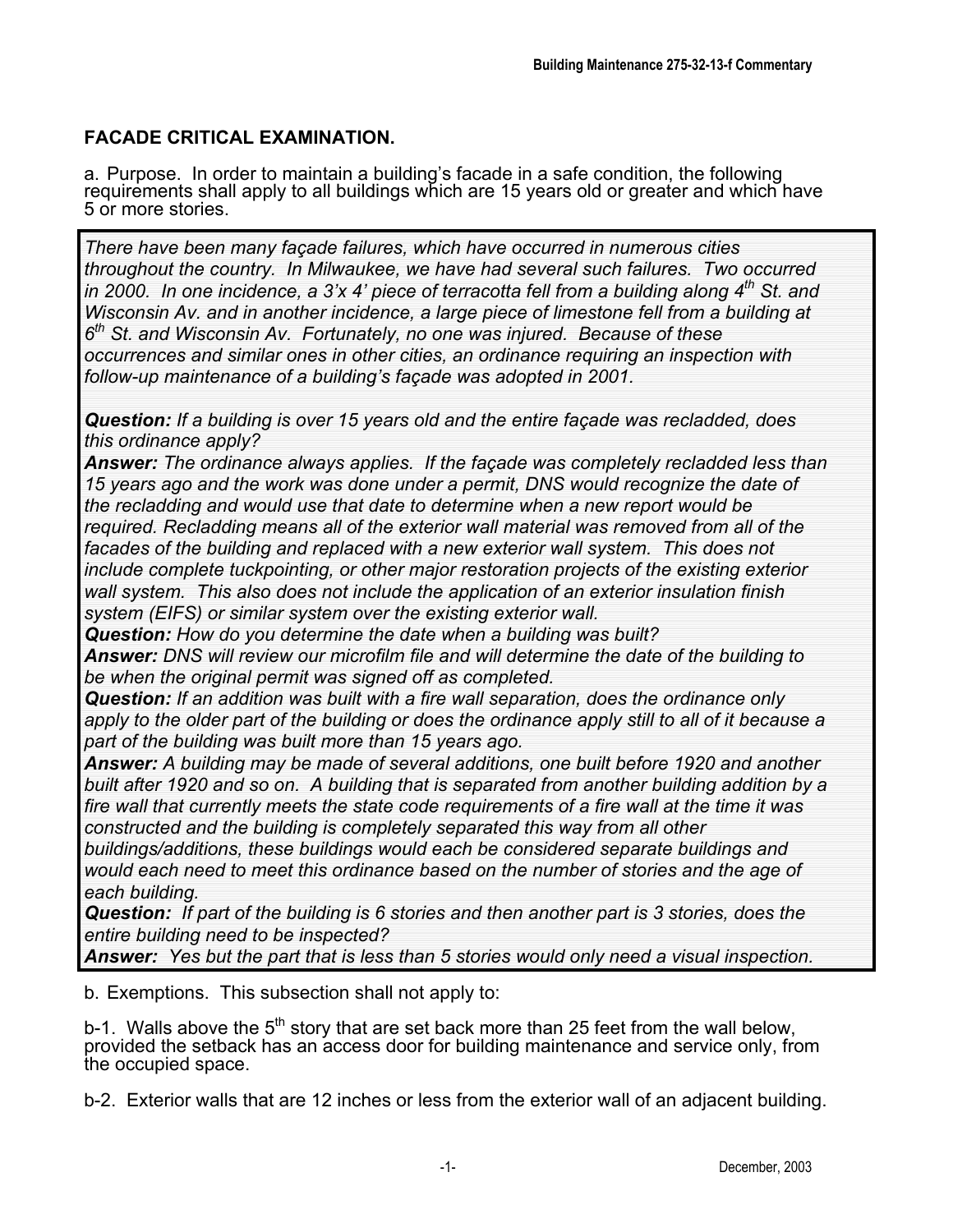c. Definitions. In this subsection:

c-1. "Category I building" means a building constructed with exterior walls and parts thereof that are primarily reinforced with or are in direct contact with non-corrodeable metal.

c-2. "Category II building" means a building constructed with exterior walls and parts thereof that are primarily reinforced with or are in direct contact with corrosion-resistant metal.

c-3. "Category III building" means a building constructed with exterior walls and parts thereof that are primarily reinforced with or are in direct contact with corrodeable metal.

c-4. "Category IV building" means a building constructed with exterior walls and parts thereof that are primarily secured to the substrate by adhesive bond or with masonry headers.

c-5. "Close-up visual examination" means that the professional or the architect-in-training, engineer-in-training, technician, contractor or skilled trades person, under the professional's direct supervision, must actually touch the façade by hand or tool, unless other methods are approved prior to the inspection by the commissioner.

*Question: What if the 25' setback starts at the 3 story but then the wall continues up more than 5 stories, is the entire building exempt?*

*Answer: It depends on the design of the building and will be reviewed on a case by case basis. Any building where the wall which is 5 stories or greater is closer than 25' to a street line, alley, sidewalk, any paved walkways, plazas, parking areas, play areas that are routinely used by the public will be required to comply with this ordinance.*

c-6. "Corrodeable metal" means unprotected carbon steel, shop-primed steel, uncoated reinforcing bars and other metals that can corrode.

c-7. "Corrosion-resistant metal" means corrodeable metal that is galvanized, epoxycoated or painted specifically to resist corrosion with that finish intact.

c-8. "Critical examination" means a close-up visual examination of the condition of one scaffold drop per elevation of façade, or parts thereof, performed by or under the direct supervision of a professional employed by the owner or agent for the purpose of determining if remedial work is required. The façade area which cannot be examined through a close-up visual examination shall be subject to a remote examination.

*Question: What is the minimum width of an area that requires the close-up visual examination?*

*Answer: The standard in the industry is 24 feet wide. An inspection can be accomplished by the use of a scaffold drop, swing stage, rappelling, crane, cherry picker, etc. provided a close-up, hands-on inspection can be achieved as stated in c-5. The length of the area to be inspected is from the top of the exterior wall including any parapet or cornice to grade.*

*Question: How many elevations are on a building?*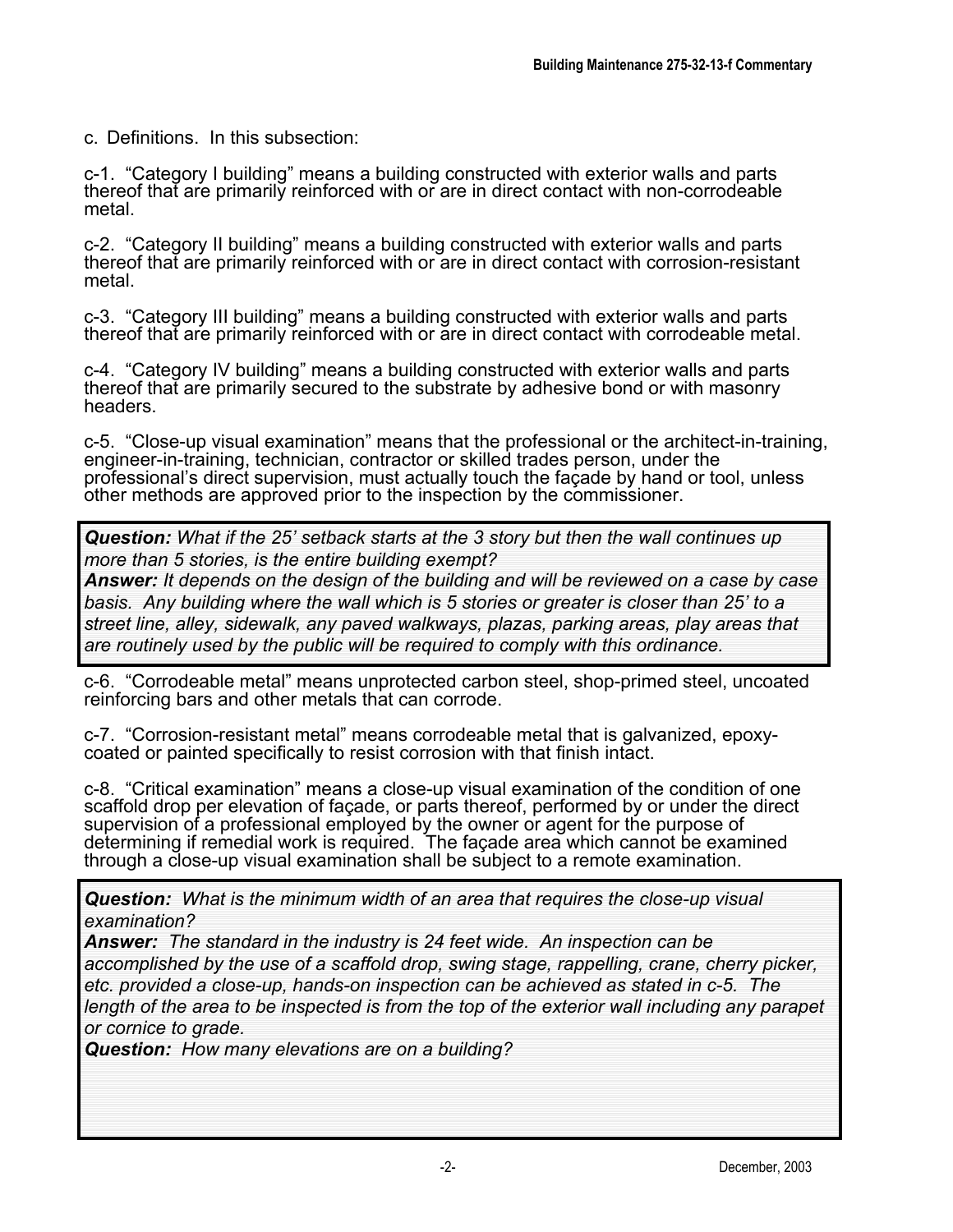*Answer: Typically there are 4 elevations for a building – north, south, east, west or a variation of these. Therefore, only 4 drops are required for each building unless there is an inner court.*

*Question: What is a court?*

*Answer: A court is an open exterior space providing a pathway for public egress from a building exit to a public thoroughfare.*

*Question: What is an inner court?*

*Answer: A court surrounded on all sides by walls that provides public or private access to the exterior space.*

*Question: What is an outer court?*

*Answer: A court bounded on 3 sides with walls and on the remaining side by a street, alley or other open space.*

*Question: Is a critical examination required for all four walls on an inner court?*

*Answer: No, a minimum of only one drop is required for one wall for an inner court.*

*Question: For a building with an outer court, are more than 4 drops required?*

*Answer: No. As stated above, only 4 drops are required for each building unless there is an inner court.*

*Question: What if the inner court functions as a natural light or ventilation well and there is no public or private access to the area below? Is a critical examination of any of the walls still required?*

*Answer: No. Light and or ventilation courts enclosed by walls on all sides need not be included in the scope of a critical examination unless there is public/private access or skylights at the bottom of the courtyard.*

c-9. "Façade" means all areas on the exterior of the building, except for horizontal roof areas. The façade includes all walls, windows, balconies, cornices, parapets and appurtenances. The façade also includes walls supported on roofs, such as penthouse walls, chimneys, etc.

c-10. "Non-corrodeable metal" means stainless steel, aluminum or other metal that does not corrode under atmospheric conditions.

c-11. "Professional" means a registered architect or registered structural engineer in the state of Wisconsin. The professional responsible for the critical examination shall be qualified by education and experience in design, inspection or repair design of the type of exterior wall system(s) on the building being examined and shall perform services only in the areas of his or her competence as required under ch. A-E 8, Professional Conduct, Wis. Adm. Code.

c-12. "Remote examination" means an examination performed by a professional and involving the use of binoculars, photographic magnification techniques, remote observation equipment or infra-red or thermography cameras, which can demonstrate reasonable reliability in determining if an area needs a critical examination.

c-13 "Repair plan" means a plan created by the professional which identifies the nature of the defect to be corrected, a detailed procedure for making the repairs, a detailed sketch of the corrections or installation, a plan outlining protective measures for the public when applicable and a time schedule for the repairs.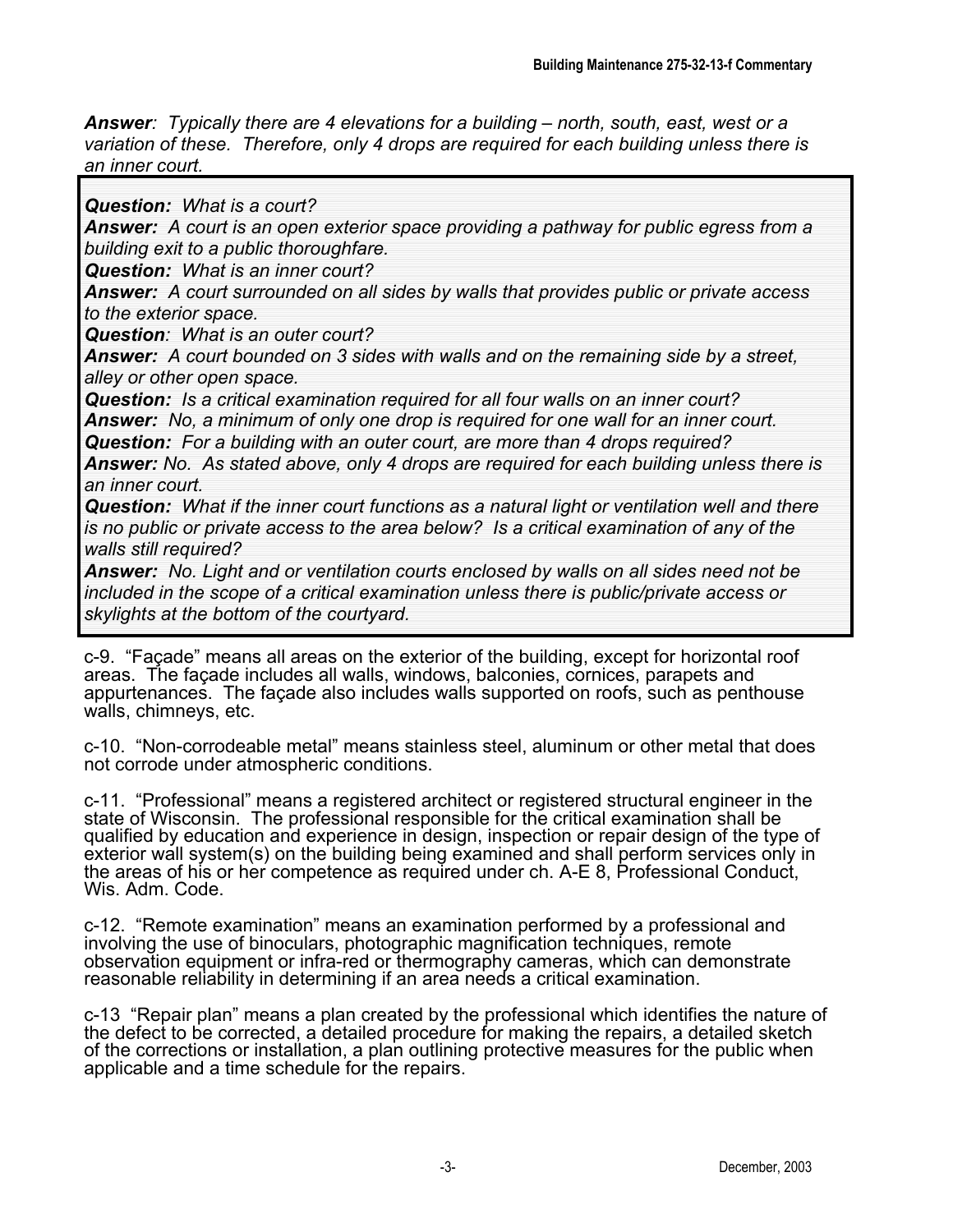c-14. "Safe" means a condition observed in a wall that exhibits neither an "unsafe and imminently hazardous condition" nor "safe with an ordinary repair and maintenance program" at the time of the critical examination.

c-15. "Safe with an ordinary repair and maintenance program" means a condition of a building façade, or part thereof, that is safe at the time of inspection, but requires ordinary repairs or maintenance within a time period designated by the professional, not to be later than the next required façade inspection date, in order to prevent its deterioration into an unsafe or unsafe and imminently hazardous condition.

c-16. "Scaffold drop" means a movement from top to bottom of a building façade and covering an area at least 24 feet wide using scaffolding, cranes, hoists, cherry pickers, ladders and other devices that permit a close-up visual examination of the façade at elevations above grade level.

c-17. "Story" means the space in a building between the surfaces of any floor and the floor next above or below, or roof next above, or any space not defined as basement, ground floor, interior balcony, mezzanine, penthouse or attic. The number of stories of a multistory building includes all stories except the basement, ground floor, interior balcony, mezzanine, penthouse or attic.

*Question: How is the number of stories for a building determined? Answer: The department will review the microfilm files for each property and if there is a permit on file, will review the permit to determine the number of stories. If there is not an original permit on file, the department will also, on a case by case basis, inspect the building to determine the number of stories. The following codes have been referenced from the Wisconsin Administrative Codes, the Commercial Building Code, (Chs. Comm 50 – 64), 2001.*

*Question: What is a basement?*

*Answer: Per Comm 51.01(10): a basement floor is that level below the first or ground floor level with its entire floor below exit discharge grade.*

*Question: What is a ground floor?*

*Answer: Per Comm 51.01(67): A ground floor is that level of a building on a sloping or multilevel site which has its floor line at or not more than 3 feet above exit discharge grade for at least one-half of the required exit discharges.*

*Question: What is an attic?*

*Answer: Per Comm 51.01(6): The space not used for human occupancy located between the ceiling of the uppermost story and the roof.*

*Question: What is a mezzanine?*

**Answer:** *Per Comm 51.01(82): means an intermediate floor level, either open or enclosed. Per Comm 51.02(14), an interior mezzanine or balcony will be considered a floor level if it exceed 1/3 of the net main area enclosed within exterior walls or fire division walls or both; OR if it exceeds 1/3 of the net floor area enclosed within the walls of a single living unit or single tenant space.*

*Question: What is an interior balcony?*

*Answer: Per Comm 51.01(9): An open intermediate level or stepped floor. It is similar to a mezzanine except that it must be open to the floor below while a mezzanine can be either open or closed.*

**Question:** *What is a penthouse?*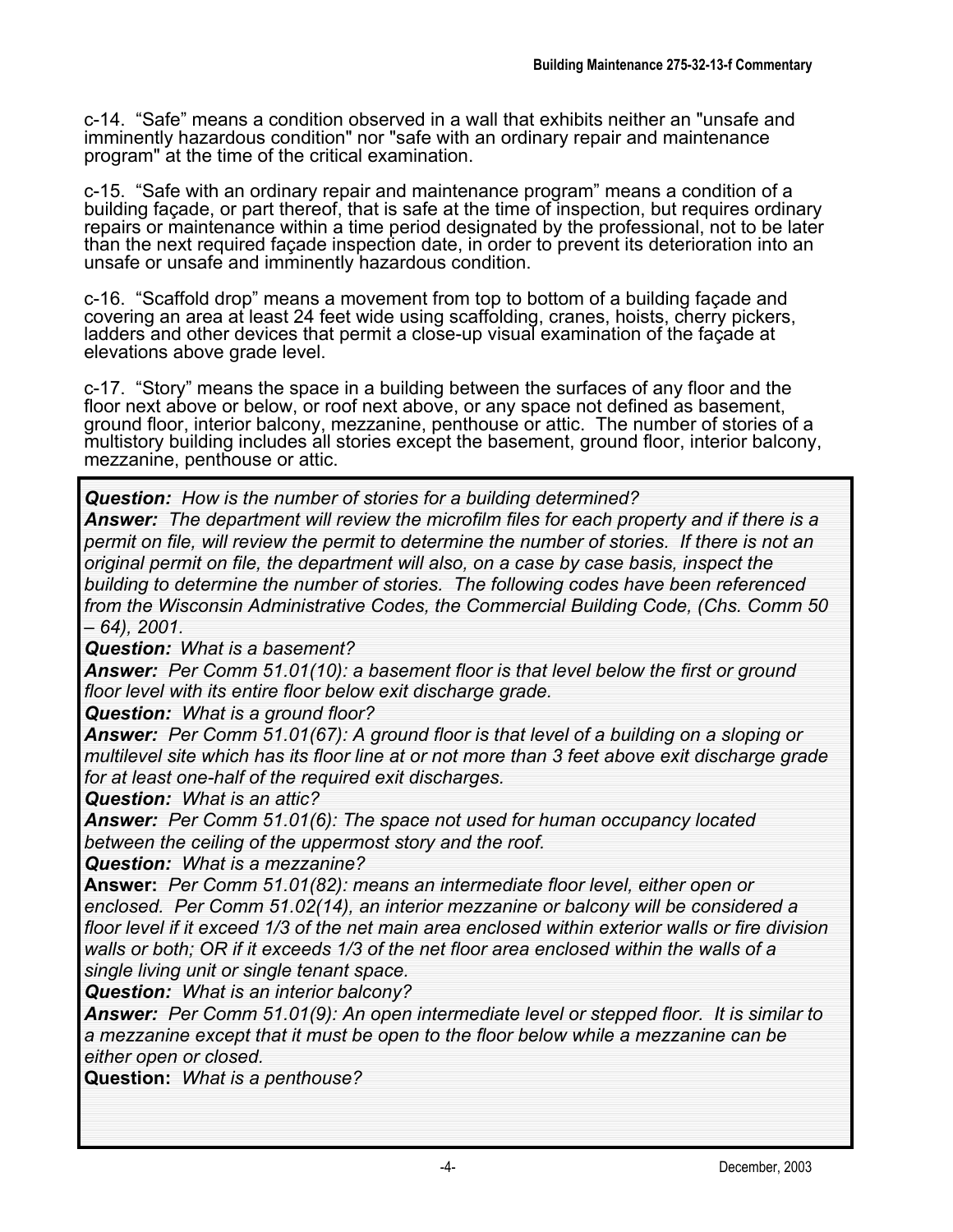*Answer: Per Comm 51.01(99): means an enclosed or partially enclosed structure extending above a roof of a building or structure and enclosing a stairway, tank, elevator, machinery, mechanical equipment or other apparatus and not used for human occupancy.*

c-18. "Unsafe and imminently hazardous condition" means a condition in which a façade has no reliable means of structural support and is dangerous to people or property.

c-19. "Unsafe condition" means a condition of a façade, or part thereof, which was reported as safe with an ordinary repair and maintenance program in an earlier critical examination report and, upon inspection, is found not to have been corrected within the time period designated by the professional.

d. Periodic Critical Examination. A critical examination shall be performed by professional and shall include all of the following:

d-1. The examination shall begin with an elevation parallel to any public sidewalk, walkway, street or alley.

*If several sides of a building face a public streets or alley, the owner should start the inspection on the side that is parallel with the street, sidewalk or alley that is the most frequented by the public including users of the building.*

d-2. A close-up visual examination of the building to be performed from a platform or device which allows an inspection of the facade area which can be reached by one scaffold drop per elevation. Other methods may include photographic magnification techniques, remote observation equipment or infrared or thermography cameras, which can demonstrate reasonable reliability and which may be approved in addition to the close-up visual examination by the commissioner on a case-by-case basis.

d-3. A remote examination of those facade areas which are not accessible during the close-up visual examination.

d-4. A complete review of the most recently prepared inspection report.

d-5. A complete review of the pertinent drawings and specifications of the building to determine the specified designs of the facades on the building.

d-6. A complete review of the drawings, specifications and maintenance reports on previous repair work performed on the facades

d-7. Documentation of the condition of the facades through photographs and drawings.

d-8. A notification to the owner or agent of any wall areas that are bowed, bulged, displaced or leaning inward or outward and, where such defects exist, an examination of the condition of a sufficient number of metal ties, anchors and shelf angles that support the wall at these locations. The owner or agent shall promptly notify the department of such defects, and it shall be the responsibility of the professional to determine the appropriate repair or stabilization procedures. All work necessary to rectify the defects shall be done on a schedule set by the department, in consultation with the professional.

*Buildings which are located in a local historic district may need a certificate of appropriateness for any exterior modifications to a façade including removal of portions of the façade in order to facilitate observations or the performance of tests. Please contact*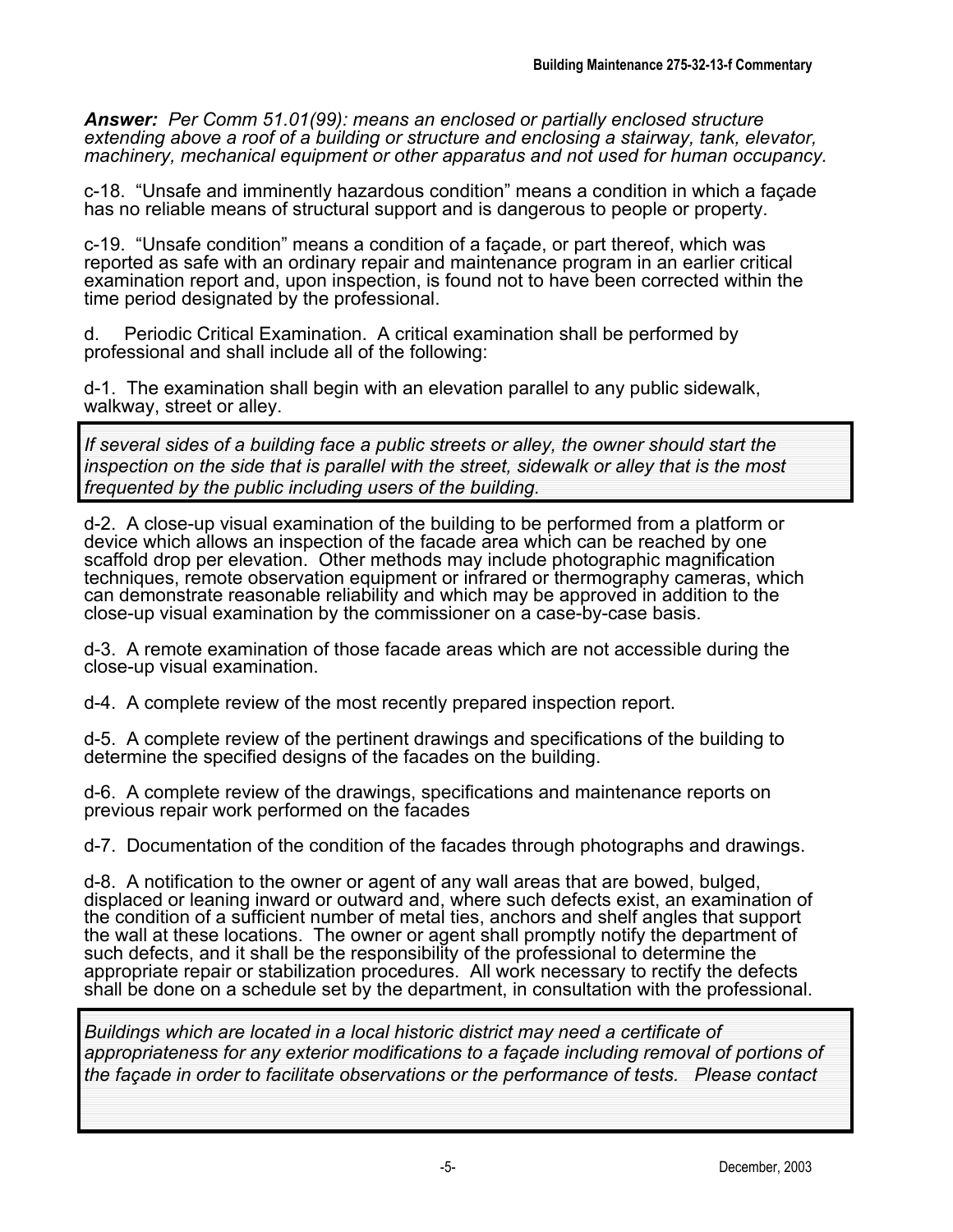*the Department of City Development, City of Milwaukee at 414-286-5900 for more information.*

d-9. Examination of the substrate of wall areas with external visible distress.

e. Remote Examination. A remote examination, rather than a critical examination, may be performed by a professional on all facades which are more than 25 feet from the street line, alley, sidewalk, any paved walkways, plazas or play areas that are routinely used by the public and shall include all of the following:

e-1. Methodically scanning the facade area through the use of magnification devices.

e-2. Viewing vertically from street grade and down from parapet (where possible) and along all corners for alignment of facade elements.

e-3. Viewing horizontally to check for alignment of bands of facade elements (such as cornices, water tables, balconies, window lintels and sills).

e-4. Examining any areas which are bowing, bulging, displaced or leaning inward or outward by performing a critical examination.

f. Fire Escape Critical Examinations. Fire escape critical examination reports, as required by s. 214-19-2, may be provided as part of this report.

g. Examination Schedule. Inspection reports must be filed with the department on the following schedule, unless otherwise ordered by the commissioner:

g-1. Category I Buildings every 12 years.

g-1-a. If constructed prior to 1920, by December 1, 2004 and every 12 years thereafter.

g-1-b. If constructed between 1920 and 1950, by December 1, 2005 and every 12 years thereafter.

g-1-c. If constructed in 1951 or later and 15 years old or older, by December 1, 2006 and every 12 years thereafter.

g-2. Category II and IV Buildings every 8 years.

g-2-a. If constructed prior to 1920, by December 1, 2004 and every 8 years thereafter.

g-2-b. If constructed between 1920 and 1950, by December 1, 2005 and every 8 years **thereafter** 

g-2-c. If constructed in 1951 or later and 15 years or older, by December 1, 2006 and every 8 years thereafter.

g-3. Category III Buildings every 5 years.

g-3-a. If constructed prior to 1920, by December 1, 2004 and every 5 years thereafter.

g-3-b. If constructed between 1920 and 1950, by December 1, 2005 and every 5 years thereafter.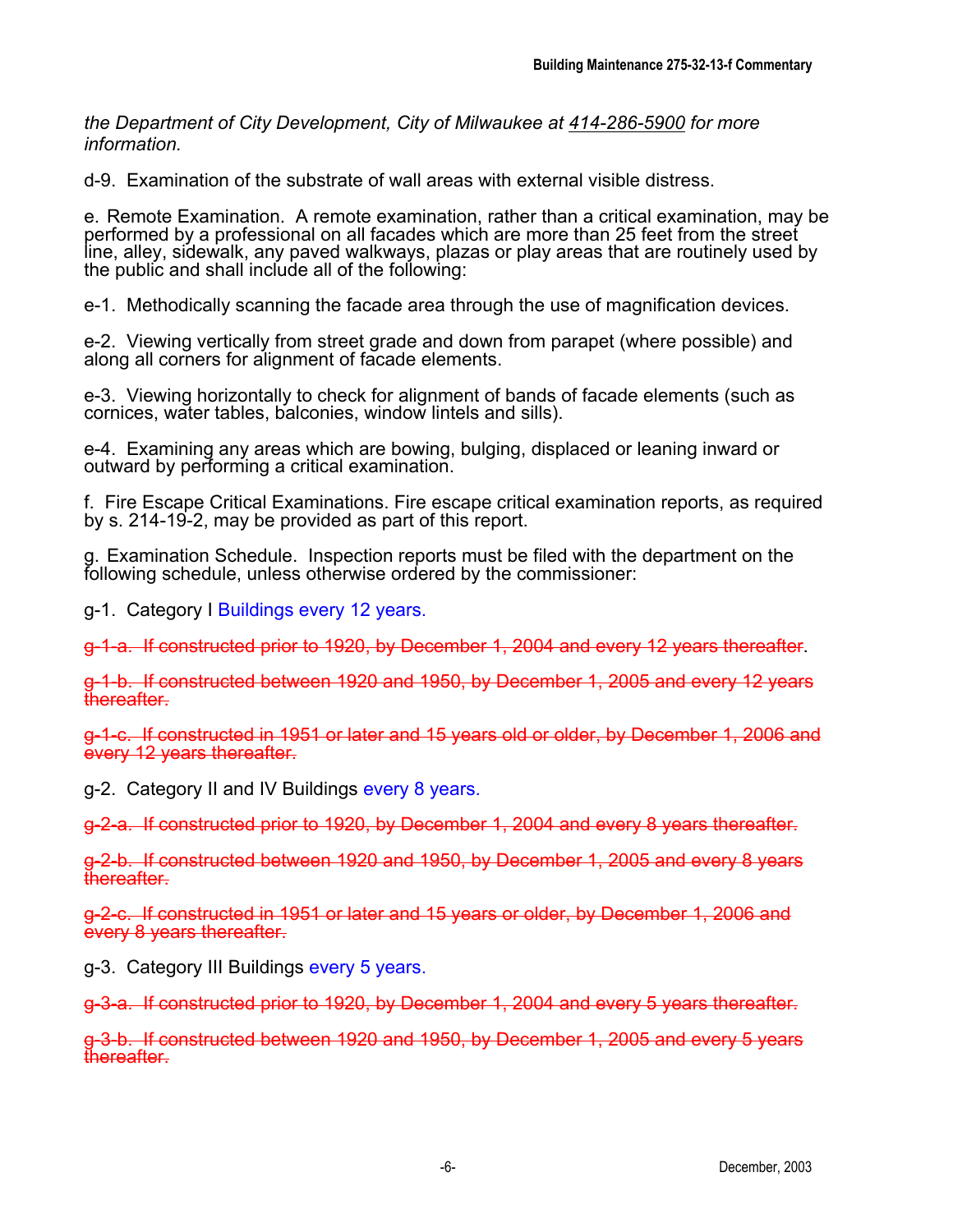g-3-c. If constructed in 1951 or later and 15 years or older, by December 1, 2006 and every 5 years thereafter.

h. Critical Examination Reports. The professional shall submit a written report to the owner or agent and 2 copies of the report to the commissioner. A critical examination by a professional shall be performed with the understanding that, because of the physical properties of the many materials commonly used for constructing facades, and the limitations on detecting concealed internal wall distress, a critical examination performed by a professional may not find "unsafe and imminently hazardous conditions" in the façade that are not visible from the exterior. Therefore, submittal of the critical examination report is not a representation that all "unsafe and imminently hazardous conditions" in the façade have been identified. The report shall include:

h-1. The name and address of the building.

h-2. The name, address and phone number of the building owner and agent.

h-3. The name, business address and phone number of the professional preparing the report.

h-4. A site plan of the building showing adjacent streets and alleys, and relationship of the building to property lines and adjacent buildings.

h-5. A description of the building, including the number of stories, height, plan dimensions, age and type of exterior wall construction, describing (as applicable) cornices, soffits or similar overhangs or features.

h-6. Overall photographs or drawings of the 4 elevations of the building.

h-7. A detailed description of the critical examination in narrative form, including start and completion dates.

h-8. A designation of the building's status by the professional, as defined in par. c.

h-9. Drawings or photographs describing the locations and extent of all significant distress or deteriorated conditions observed in the facades.

h-10. A description of recommended repair work and precautionary measures that will be taken to safeguard the public, if any, and the recommended completion date of such work.

h-11. Where appropriate, a comparison of conditions of facades on the building with conditions observed during previous examinations.

h-12. A recommendation for future examination, if earlier than 5 years from date of the report.

h-13. The signature and seal of the professional who performed the critical examination.

h-14. The signature of the owner or agent acknowledging his or her knowledge of the building's condition and responsibility to maintain the building in a safe condition.

h-15. The date of the report.

h-16. Other documents, notes, summaries, memoranda, letters or ancillary reports pertinent to the critical examination report prepared by the professional and submitted to the owner.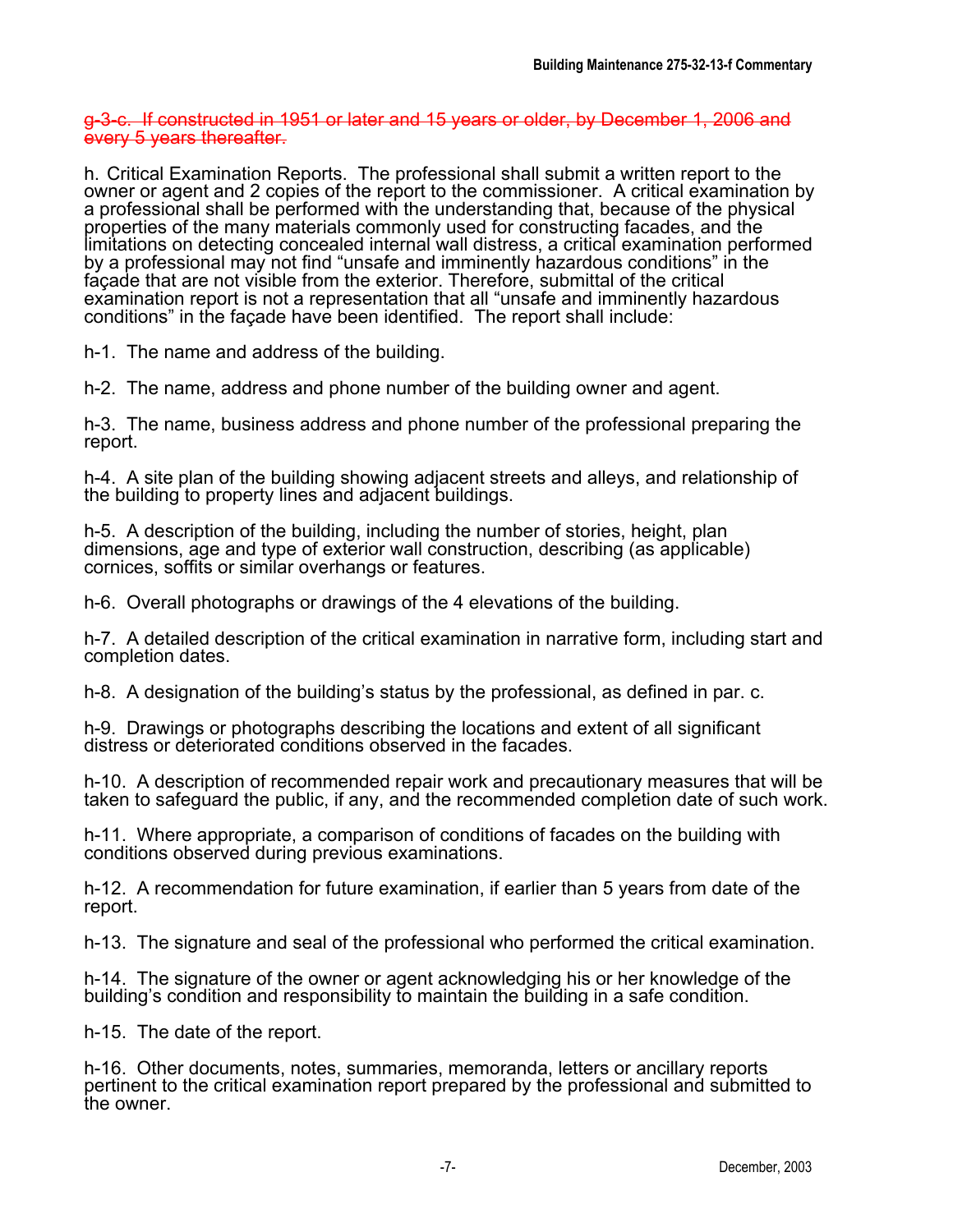i. Building Status. Based upon the exterior maintenance status of each building, the commissioner may issue orders to make needed repairs and obtain required permits . The procedure shall be as follows, based upon the exterior maintenance status of each building:

i-1. Buildings Determined "Safe". One copy of the report shall, if completed in compliance with par. h, be returned to the owner or agent, and professional, bearing a stamp of receipt signed by the commissioner.

i-2. Buildings Determined "Safe With an Ordinary Repair and Maintenance Program". One copy of the report shall, if completed in compliance with par. h, be returned to the owner or agent bearing a stamp of receipt signed by the commissioner upon approval of a repair schedule prior to the commencement of any work and filing of a second report by a professional stating the required work was performed.

i-3. Buildings Determined to be in an "Unsafe Condition". One copy of the report shall, if completed in compliance with par. h, be returned to the owner or agent bearing a stamp of receipt signed by the commissioner upon filing of a repair plan prepared by a professional, filing of a follow-up report by the professional stating that the building has been brought back to a "safe condition" within the time schedule established by the commissioner and completion of a scheduled inspection by the department.

i-4. Buildings Determined to be in an "Unsafe and Imminently Hazardous Condition". One copy of the report shall, if completed in compliance with par. h, be returned to the owner or agent bearing a stamp of receipt signed by the commissioner upon completion of the following:

i-4-a. Notification by the professional to the commissioner by the next business day related to the condition of the building.

*If a building is determined to be in an unsafe and imminently hazardous condition, please contact the Dept. of Neighborhood Services by calling 414-286-3154, 414-286-3862 or 414-286-3874 during normal business hours. The owner shall promptly provide all precautionary measures necessary to safe guard the public.*

i-4-b. Detailing the appropriate precautionary measures to be taken by the owner prior to a scheduled city inspection to prevent further deterioration and to make the site safe to the public and building occupants prior to scheduled repairs being performed. If the building owner fails to take these measures prior to the city inspection, the commissioner may cause the precautionary measures to be taken. The cost incurred by the city in taking the necessary precautionary measures may be charged against the real estate upon which the building is located, and if that cost is so charged it is a lien upon such real estate and may be assessed and collected as a special tax.

i-4-c. Submission of a repair plan within 3 business days of the notification to the commissioner of the condition of the building.

*This would not require a complete report as outlined in sec. h within 3 days. This would require a plan to be submitted detailing how the owner will provide stabilization of the hazardous condition and how the owner will provide immediate precautionary measures to protect the public. The owner would then need to provide a complete report within a time frame approved by the commissioner.*